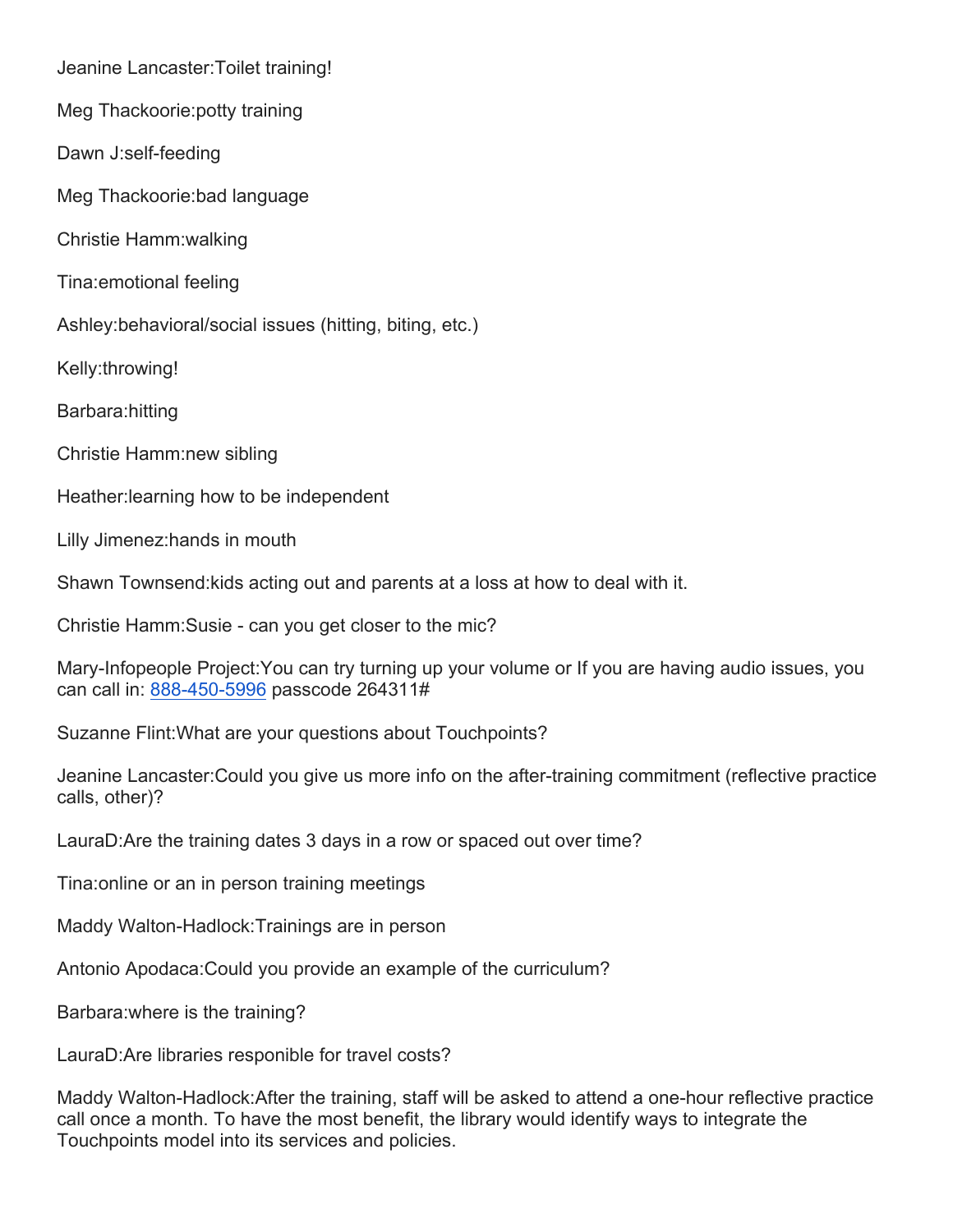Sarah Stimson:Is there some range of possible travel distance? For example, if our library is in So. Cal, would we have to potentially travel to NorCal?

Antonio Apodaca:Great, thanks.

Maddy Walton-Hadlock:The State Library will try to schedule trainings in ways that limit travel

Jo Rolfe:What level of librarianship would most benefit from this model and from this training? Is it designed for new Librarians?

Jennifer:How many people woudl be at each training? Would you combine multiple libraries?

LauraD:What are the responsibilities of staff at training venues?

Jeanine Lancaster:Are tribal libraries eligible to apply? Or just public libraries?

Maddy Walton-Hadlock:Staff at all levels of the organization will benefit. At SJPL, we invited pages, clerks, clerical supervisors, librarians, and administrators.

Kathryn:I notice that Dr. Brazelton had several titles on the topic. Is there one book that you would recommend for those of us wanting to learn more right away?

Jennifer:Do you think the materials and content is easily shared with more staff by attendees?

Maddy Walton-Hadlock:Other libraries chose to invite children's librarians only

Suzanne Flint:http://www.library.ca.gov/services/libraries/touchpoints.html

Maddy Walton

Hadlock:http://discover.sjlibrary.org/iii/encore\_sjpl/record/C\_\_Rb4884725\_\_Stouchpoints\_\_Orightresu lt\_\_U\_\_X7?lang=eng&suite=sjpl

Maddy Walton-

Hadlock:http://discover.sjlibrary.org/iii/encore\_sjpl/record/C\_\_Rb5129977\_\_Stouchpoints\_\_P0%2C4 \_Orightresult\_\_U\_\_X6?lang=eng&suite=sjpl

Maddy Walton-Hadlock:These were written with parents in mind

Maddy Walton-Hadlock:I don't believe Dr. Brazelton has written a similar book for providers

Maddy Walton-Hadlock:Anything we've missed?

Maddy Walton-Hadlock:@Jennifer, did Suzanne answer your question?

Jennifer:Yes! Thank you

Maddy Walton-Hadlock:Great!

LauraD:What's the number to call for more info?

Suzanne Flint:916-651-9796